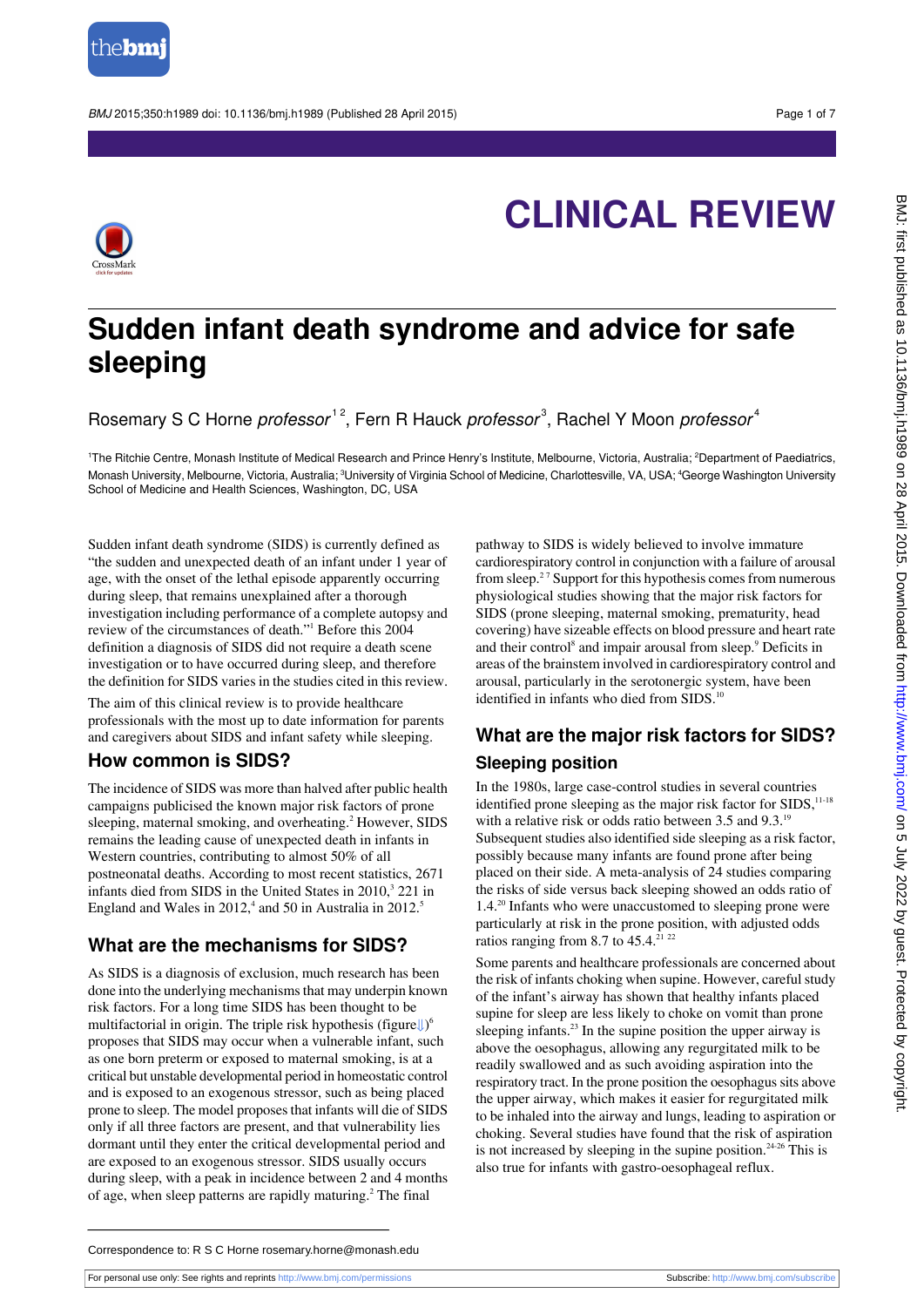#### **The bottom line**

Sudden infant death syndrome (SIDS) remains the leading cause of death between 1 month and 1 year of age

Placing infants in the prone position (on their stomach) to sleep and exposure to maternal smoking are major risk factors for SIDS Infants born preterm are at four times the risk compared with infants born at term

The safest place for infants to sleep is in the parental bedroom in their own cot and in close proximity to parents to allow for feeding and comforting; sleeping on a sofa or couch with an infant is extremely dangerous

Bed sharing with infants is a risk factor for SIDS—infants are at highest risk if younger than 3 months or if the parents smoke, use illicit drugs, or consume alcohol

Breast feeding decreases the risk of SIDS and therefore mothers should be encouraged to breast feed for this reason and other health benefits

#### **Sources and selection criteria**

We searched PubMed for articles in English published between 1980 and January 2015 using the search terms "sudden infant death syndrome", "SIDS", and "cot death". To date most studies have used a case-control design and there are no randomised controlled trials. The information in this review results primarily from the literature arising from these case-control studies and from the policy statements and technical reports of the American Academy of Pediatrics' Task Force on Sudden Infant Death Syndrome and consensus statements from the International Society for the Study and Prevention of Perinatal and Infant Death.

#### **Smoking during and after pregnancy**

Over 60 studies have identified that maternal smoking during pregnancy increases the risk of SIDS up to fivefold.<sup>27-31</sup> An estimated third of SIDS deaths could be prevented if exposure to smoke in utero was eliminated, $32 \frac{33}{2}$  and there is a positive dose-response relation between maternal smoking and the risk of SIDS.<sup>27 30 31 34 35</sup> Moreover, paternal smoking and exposure to passive smoke during infancy have also been associated with an increased risk of SIDS, with some data showing a dose dependent relation.<sup>34 36</sup> As a result, parents, especially mothers, should be encouraged to reduce smoking as much as possible during pregnancy and after birth and to discourage smoking around the baby after birth.

#### **Preterm infants**

Preterm infants are at a fourfold increased risk of SIDS compared with their full term counterparts, and despite the decrease in cases of SIDS since the introduction of messages about sleeping in the supine position the rates among preterm infants remain high. $37-39$  The association between prone sleeping and SIDS among infants of low birth weight is equal to or stronger than that of infants of normal birth weight. $^{22}$  Preterm infants are commonly placed in the prone position while in the neonatal unit on the understanding that this improves respiratory function.<sup>40</sup> As preterm infants are at increased risk of SIDS it is important that they are placed supine as soon as clinically stable. The American Academy of Pediatrics recommends that infants should be placed supine from 32 weeks of postmenstrual age<sup>41</sup> so that they and their parents can become used to this position well before discharge from hospital.

#### **Head covering and bedding**

During the last sleep, the heads of infants affected by SIDS were covered by bedding in 24.6% of cases compared with 3.2% among controls.<sup>42</sup> Doonas, duvets, and quilts should be avoided in cots (cribs) as they may cover the infant's head or face and obstruct breathing.42 43 Furthermore, such soft bedding should never be placed under infants, nor should pillows or sheepskin rugs be used in cots, because of an increased risk of suffocation and rebreathing.44-46 Soft bedding in a cot increases the risk of SIDS fivefold, regardless of sleep position, $47.48$  and more than 20-fold if infants are also placed prone.<sup>47</sup> Infants should be placed to sleep in a cot with a firm, well fitting mattress that is clean and flat (not tilted or elevated), with no pillows or loose bedding. Cot bumper pads and similar products that attach to

the sides of the cot are not recommended because of the danger of entrapment between the mattress or cot and firm bumper pads, the risk of suffocation against soft bumper pads, or strangulation with bumper pad ties.<sup>49</sup>

Although it is safest if infants sleep without blankets, if blankets are to be used they should be thin and infants should be placed with their feet at the foot of the cot ("feet to foot"), with the blanket tucked in on three sides so as not to come above the infant's armpits. However, while this practice makes sense to avoid covering an infant's head, and there was an increase in this practice seen in case-control studies during 1993-96 and  $2003-06$  particularly in non-SIDS infants,<sup>50</sup> there have been no studies to support that this is protective.<sup>51</sup> Recently, use of an infant sleeping bag has been recommended. A safe infant sleeping bag is one in which the infant cannot slip inside the bag and therefore the head cannot be covered. The sleeping bag should be the correct size for the infant, with a fitted neck and armholes or sleeves to keep the baby warm and no hood to avoid any chance of the head becoming covered. Although this advice seems logical there is currently little evidence that sleeping bags are protective.<sup>52</sup>

### **What factors are protective against SIDS? Breast feeding**

Breast feeding is associated with a decreased risk of SIDS.<sup>53 54</sup> A recent meta-analysis of 18 case-control studies showed that breast feeding of any extent or duration was protective, with the reduction in risk ranging from 45% to 73% and the protective effect being strongest for exclusive breast feeding.<sup>55</sup>

#### **Room sharing**

Sleeping in the parental bedroom reduces the risk of SIDS by as much as 50%.<sup>56-60</sup> Compared with infants who slept in the parental bedroom, those who died from SIDS when sleeping in a separate room were more likely to be found with their heads covered by bedding and to have rolled prone if they had been placed on their side to sleep.<sup>61</sup> It has been speculated that sleeping in the parental bedroom is also more likely to prevent suffocation, strangulation, or entrapment and it allows close proximity for feeding, comforting, and monitoring of infants.<sup>62</sup> The advice to room share with parents for the first 6-12 months is supported by studies from several countries.<sup>63 64</sup>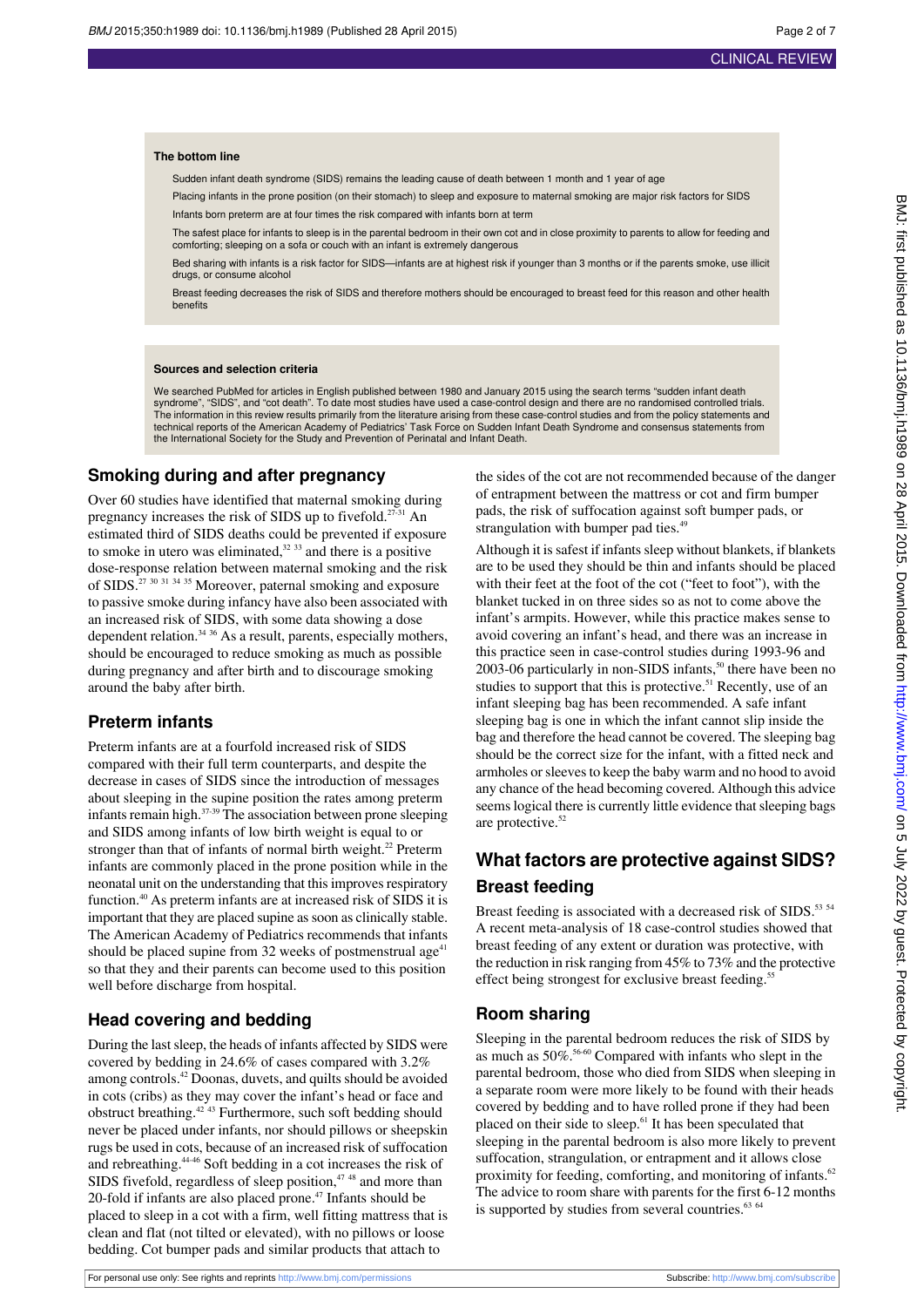### **Dummies (pacifiers)**

Strong and consistent evidence shows that infants who die from SIDS are less likely to have used a dummy (pacifier) during their last sleep than age matched controls.<sup>66</sup> In some countries such as the United States, dummy use is promoted, after breast feeding has been established, as a risk reduction strategy for  $SIDS$ ,  $\delta$ <sup>5</sup> whereas in other countries, such as the United Kingdom, Australia, and New Zealand expert opinion is more ambivalent and dummy use is not actively encouraged. This is mainly because of uncertainty about how these devices confer protection, particularly as they fall out of the mouth soon after infants fall asleep.<sup>66</sup>

### **What is bed sharing?**

Parents have largely accepted the advice to place infants in a supine position to sleep, avoid exposure to smoke before and after birth, and avoid situations that would increase the risk of the face or head being covered or airway obstruction. One problem that has become increasingly important is parents sharing a sleeping surface with their infant. In recent years it has been reported that more than half of all sudden and unexpected deaths in infants occurred in a bed sharing situation.<sup>50 67-73</sup> Bed sharing describes the situation where an adult (typically one or both parents) brings the infant on to the same surface (usually, but not limited to, a mattress) for sleep. "Co-sleeping" is sometimes used to depict the same scenario; however, this is more commonly understood to mean sleeping in close proximity to, but not necessarily on the same surface as, the infant.

#### **How common is bed sharing?**

Parent-infant bed sharing is common. In one US survey, 45% of parents reported that they had shared a bed with their infant aged less than 8 months in the past two weeks.<sup>74</sup> In England it was reported that almost half of all infants shared a bed at some time with their parents, and on any one night in the first month of life more than a quarter of parents slept with their infant.<sup>75</sup> In a Canadian study although 89% of 293 participants agreed that bed sharing had associated risks, 72% reported bed sharing routinely or occasionally.<sup>76</sup> Almost half of respondents discussed bed sharing with their doctor, and where the family doctor advised against this practice, parents were less likely to continue to bed share.<sup>77</sup>

### **Why do parents choose to bed share?**

Given that bed sharing is common, suggesting that it is inadvisable because of the increased risks of SIDS is controversial.<sup>78</sup> Bed sharing has been reported to be normal practice for 90% of the world's population, with mothers in two thirds of all cultures sharing a sleeping surface with their infant.<sup>79</sup> However, in cultures where bed sharing is normal practice, the sleeping environment is typically different from that in Western society. For example, in Asian countries where bed sharing is common and the risk of SIDS is low, beds are often firm mats on the floor with separate mats for infants, and soft bedding or pillows are rarely used. Furthermore, infants are generally breast fed and mothers usually do not smoke, consume alcohol, or take drugs that could impair their arousal.<sup>80</sup>

Studies from England, the United States, and New Zealand have all reported a longer duration of breast feeding in infants who shared a bed.<sup>81-85</sup> In one US study, the reasons why African-American women chose to share a bed with their infants

were no room for, or no money to buy, a cot, convenience of feeding (formula or breast milk), and ease of monitoring.<sup>86</sup>

### **What is the evidence for bed sharing and risk of SIDS?**

Although initial studies identified a greater risk of SIDS with bed sharing for infants whose mothers smoked,<sup>56 58 64 87-90</sup> more recently it has become apparent that the risk is also increased in infants aged less than 3 months even if neither parent is a smoker.<sup>56 58</sup> Importantly, in all 11 case-control studies reporting an association between bed sharing and SIDS, the risk of SIDS was increased in infants who bed shared; no study found a protective effect.<sup>90</sup> The largest analysis to date was published in May  $2013$ ,<sup>91</sup> with 19 studies from nine datasets across the UK, Europe, and Australasia and totalling 1472 cases of SIDS and 4679 controls. The individual level analysis showed that even for infants at low risk (that is, breast fed and with parents who neither smoked nor used illicit drugs or alcohol), bed sharing was associated with a fivefold increased risk of SIDS in the first three months of life (adjusted odds ratio 5.1, 95% confidence interval 2.3 to 11.4), compared with infants placed for sleep in a supine position in a cot in the parents' bedroom. In the first two weeks of life the risk of SIDS for those bed sharing was more than eightfold higher (adjusted odds ratio 8.3, 3.7 to 18.6). The risk was not increased for low risk bed sharing infants aged more than 3 months (1.0, 0.3 to 3.0). Furthermore, the model predicted that, overall, nearly nine out of 10 infant deaths while bed sharing would probably have been prevented had the infants been placed supine in a cot in the parents' bedroom. Even in low risk healthy infants aged less than 3 months it was predicted that more than 80% of deaths would have been prevented had bed sharing been avoided. The analysis also showed an interaction between parental smoking, maternal alcohol consumption in the previous 24 hours, and maternal illicit drug use and bed sharing. For bed sharing infants, the adjusted odds ratio was 17.6 if the mother's partner smoked, 47.5 if the mother smoked, and 64.9 if both parents smoked. If the mother consumed more than two units of alcohol the adjusted odds ratio was 89.7, and if she used illicit drugs the risk was inestimably high. Criticisms of this study include the large amount of imputed missing data on parental alcohol and drug consumption and oldness of studies  $(1987-2003)$ .<sup>50</sup> The imputation methods used were, however, correctly performed and there is no reason why the age of the studies would materially alter the validity of the risk estimates and conclusions. A recent reanalysis of data collected in two English studies during 1993-96 and 2003-06 included 400 cases of SIDS and 1386 controls.<sup>92</sup> Thirty six per cent of the infants affected by SIDS were co-sleeping with an adult (defined in this study as sleeping on the same surface, including a sofa, chair, or bed) at the time of death compared with  $15\%$  of control infants.<sup>92</sup> Similar to the 2013 study, $91$  sharing a bed with a parent who had consumed more than two units of alcohol before sleep was a risk for all infants (odds ratio 18.3). For infants aged less than 98 days, co-sleeping with a smoker also significantly increased the risk for SIDS (odds ratio 8.9). However, the study found that in the absence of alcohol or smoking, bed sharing just failed to reach significance in infants aged less than 98 days (odds ratio 1.6, 95% confidence interval 0.96 to 2.7, P=0.07).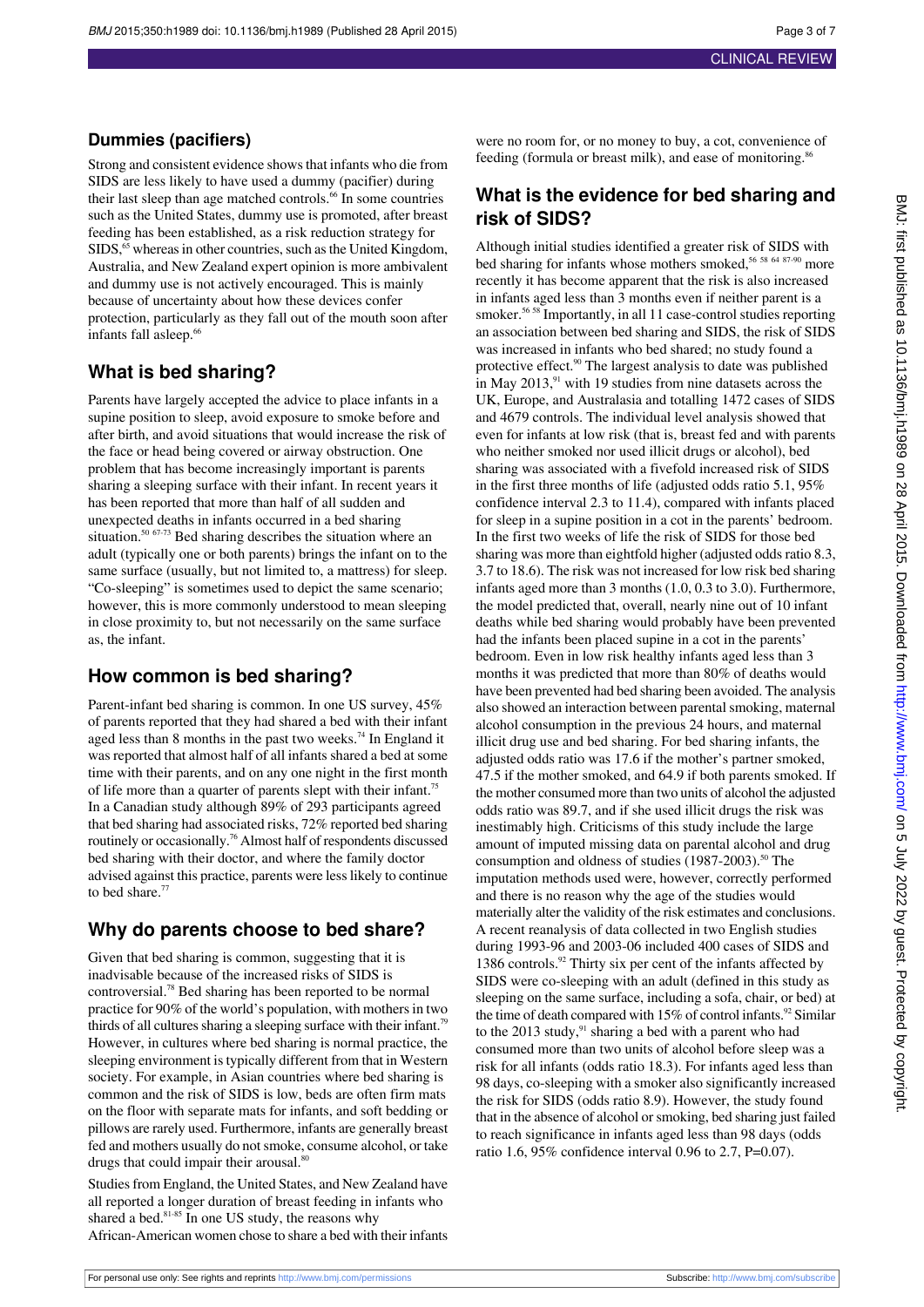### **What are the current recommendations about bed sharing?**

Advice to parents about bed sharing currently differs internationally. In the Netherlands, and based on Dutch research, parents are advised not to bed share with infants aged less than 3 months.<sup>93</sup> In the United States, the American Academy of Pediatrics and the national Safe to Sleep campaign advise against any bed sharing in infants up to 1 year of age, but instead recommend that infants sleep in close proximity to their parents but on a separate sleep surface. Some expert bodies in other countries, including Australia and the UK, advise against bed sharing, in particular if parents smoke, drink alcohol, or use illicit drugs. They also provide recommendations to more "safely" bed share, should parents choose to share a bed with their infant.

### **What are the risks of falling asleep with an infant on a sofa?**

Sleeping on a sofa or couch with an infant is extremely dangerous. The risk of SIDS in infants who co-slept on a sofa was 67 times that in infants who slept in their own cot.<sup>43 47 58 59 92 94</sup> A recent US study reported that 13% of infant sleep related deaths in 2004-12 occurred while sleeping on a sofa.<sup>95</sup> Parents should be alerted to this risk and counselled that it is riskier to feed infants on a sofa than on a bed.

#### **What is the advice for expectant parents after a SIDS related death?**

The risk of SIDS recurring in subsequent siblings is not clear. The next born siblings of firstborn infants dying of any non-infectious natural cause are at significantly increased risk for infant death from the same cause, including SIDS.<sup>96</sup> The relative risk is 9.1 for the same cause of death compared with 1.6 for a different cause. The relative risk for recurrent SIDS (range 5.4-5.8) is similar to that for non-SIDS causes of recurrent death (range  $4.6$ -12.5).<sup>96</sup> The risk for recurrent infant mortality from the same cause as in the index sibling thus seems to be increased to a similar degree in subsequent siblings both for explained causes and for SIDS. This increased risk in families who have experienced SIDS is consistent with genetic risk factors interacting with environmental risk factors. Understandably, parents will be extremely anxious for subsequent pregnancies and will need to be reassured. Given that there is no evidence for the presence or extent of central apnoea being predictive of subsequent death from SIDS, the use of home apnoea monitors is problematic. Over the counter apnoea monitors are in widespread use worldwide, and clinician experience suggests that these devices are used largely without medical advice or supervision. Evidence of the efficacy of such devices in preventing SIDS is, however, lacking.<sup>97 98</sup> Both medical practitioners and parents should bear this in mind when deciding on use of a monitor, and the potential advantages and disadvantages of monitoring considered for each individual family. If a monitor is to be used, it should be accompanied by ongoing medical and technical support, plus psychological support where indicated.<sup>99</sup>

Contributors: RSCH conducted the initial literature search and completed the initial draft of the manuscript. FRH and RYM made substantial contributions to manuscript revision. All authors have approved the final manuscript as written. RSCH is the guarantor for the finished article.

Competing interests: We have read and understood the BMJ policy on declaration of interests and declare the following interests: none.

Provenance and peer review: Commissioned; externally peer reviewed.

- 1 Krous HF, Beckwith JB, Byard RW, et al. Sudden infant death syndrome and unclassified sudden infant deaths: a definitional and diagnostic approach. Pediatrics 2004;114:234-8.
- 2 Moon RY, Horne RS, Hauck FR. Sudden infant death syndrome. Lancet 2007;370:1578-87.<br>23 IS Centers for Disease Control and Prevention. CDC Wonder, infant deaths. 2015. http: 3 US Centers for Disease Control and Prevention. CDC Wonder, infant deaths. 2015. [http:](http://wonder.cdc.gov/lbd.html) [//wonder.cdc.gov/lbd.html.](http://wonder.cdc.gov/lbd.html)
- 4 Office for National Statistics. Child mortality statistics metadata. 2013. [www.ons.gov.uk](http://www.ons.gov.uk).<br>5 Australian Bureau of Statistics. Infant deaths in Australia. 2012. www.abs.gov.au/ausstats 5 Australian Bureau of Statistics. Infant deaths in Australia, 2012. [www.abs.gov.au/ausstats/](http://www.abs.gov.au/ausstats/abs@.nsf/Products/3302.0~2012~Main+Features~Infant+Deaths) [abs@.nsf/Products/3302.0~2012~Main+Features~Infant+Deaths](http://www.abs.gov.au/ausstats/abs@.nsf/Products/3302.0~2012~Main+Features~Infant+Deaths).
- 6 Filiano JJ, Kinney H. A perspective on neuropathologic findings in victims of the Sudden Infant Death Syndrome: the triple risk model. Biol Neonate 1994;65:194-7.
- 7 Harper RM. Sudden infant death syndrome: a failure of compensatory cerebellar mechanisms? Pediatr Res 2000;48:140-2.
- Horne RS, Witcombe NB, Yiallourou SR, et al. Cardiovascular control during sleep in infants: implications for Sudden Infant Death Syndrome. Sleep Med 2010;11:615-21.
- 9 Franco P, Kato I, Richardson HL, et al. Arousal from sleep mechanisms in infants. Sleep Med 2010;11:603-14.
- 10 Harper RM, Kinney HC. Potential mechanisms of failure in the Sudden Infant Death Syndrome. Curr Pediatr Rev 2010;6:39-47.
- 11 Mitchell EA, Scragg R, Stewart AW, et al. Results from the first year of the New Zealand cot death study. NZ Med J 1991;104:71-6.
- 12 Ponsonby AL, Dwyer T, Gibbons LE, et al. Factors potentiating the risk of sudden infant death syndrome associated with the prone position. N Engl J Med 1993;329:377-82.
- 13 Platt MJ, Pharoah PO. Child health statistical review, 1996. Arch Dis Child 1996;75:527-33. 14 Dwyer T, Ponsonby AL, Newman NM, Gibbons LE. Prospective cohort study of prone
- sleeping position and sudden infant death syndrome. Lancet 1991; 337: 1244-7.
- 15 Irgens LM, Markestad T, Baste V, et al. Sleeping position and sudden infant death<br>syndrome in Norway 1967-91. Arch Dis Child 1995;72:478-82.
- 16 Taylor JA, Krieger JW, Reay DT, et al. Prone sleep position and the sudden infant death syndrome in King County, Washington: a case-control study. J Pediatr 1996;128:626-30.
- 17 Fleming PJ, Gilbert R, Azaz Y, et al. Interaction between bedding and sleeping position in the sudden infant death syndrome: a population based case-control study. BMJ
- 1990;301:85-9. 18 De Jonge GA, Engelberts AC, Koomen-Liefting AJ, et al. Cot death and prone sleeping position in The Netherlands. BMJ 1989;298:722.
- 19 Guntheroth WG, Spiers PS. Sleeping prone and the risk of sudden infant death syndrome. JAMA 1992;267:2359-62.
- 20 Gilbert R, Salanti G, Harden M, et al. Infant sleeping position and the sudden infant death syndrome: systematic review of observational studies and historical review of
- recommendations from 1940 to 2002. Int J Epidemiol 2005;34:874-87. 21 Li DK, Petitti DB, Willinger M, et al. Infant sleeping position and the risk of sudden infant death syndrome in California, 1997-2000. Am J Epidemiol 2003;157:446-55.
- 22 Oyen N, Markestad T, Skaerven R, et al. Combined effects of sleeping position and prenatal risk factors in sudden infant death syndrome: the Nordic Epidemiological SIDS Study. Pediatrics 1997;100:613-21.
- 23 Jeffery HE, Megevand A, Page H. Why the prone position is a risk factor for sudden infant death syndrome. Pediatrics 1999;104:263-9.
- 24 Byard RW, Beal SM. Gastric aspiration and sleeping position in infancy and early childhood. J Paediatr Child Health 2000;36:403-5.
- 25 Malloy MH. Trends in postneonatal aspiration deaths and reclassification of sudden infant death syndrome: impact of the "Back to Sleep" program. Pediatrics 2002;109:661-5.
- 26 Tablizo MA, Jacinto P, Parsley D, et al. Supine sleeping position does not cause clinical aspiration in neonates in hospital newborn nurseries. Arch Pediatr Adolesc Med 2007;161:507-10.
- 27 Dwyer T, Ponsonby AL, Couper D. Tobacco smoke exposure at one month of age and subsequent risk of SIDS-a prospective study. Am J Epidemiol 1999;149:593-602.
- 28 Sullivan FM, Barlow SM. Review of risk factors for sudden infant death syndrome. Paediatr Perinat Epidemiol 2001;15:144-200.
- 29 Anderson HR, Cook DG. Passive smoking and sudden infant death syndrome: review of the epidemiological evidence. [Erratum appears in Thorax 1999;54:365-6.] Thorax 1997;52:1003-9.
- 30 Blair PF, Fleming PJ, Bensley D, et al. Smoking and the sudden infant death syndrome: results from 1993-5 case-control study for confidential inquiry into stillbirths and deaths in infancy. BMJ 1996;313:195-8.
- 31 Haglund B. Cigarette smoking and sudden infant death syndrome: some salient points in the debate. Acta Paediatr Suppl 1993;82(suppl 389):37-9.
- 32 Mitchell EA, Milerad J. Smoking and the sudden infant death syndrome. Rev Environ Health 2006;21:81-103.
- 33 Dietz PM, England LJ, Shapiro-Mendoza CK, et al. Infant morbidity and mortality attributable to prenatal smoking in the US. Am J Prev Med 2010;39:45-52.
- 34 Anderson HR, Cook DG. Passive smoking and sudden infant death syndrome: review of the epidemiological evidence. Thorax 1997;52:1003-9.
- 35 Mitchell EA, Ford RP, Stewart AW, et al. Smoking and the sudden infant death syndrome. Pediatrics 1993;91:893-6.
- 36 Klonoff-Cohen HS, Edelstein SL, Lefkowitz ES, et al. The effect of passive smoking and tobacco exposure through breast milk on sudden infant death syndrome. JAMA
- 1995;273:795-8. 37 Malloy MH, Hoffman HJ. Prematurity, sudden infant death syndrome, and age of death. Pediatrics 1995;96:464-71.
- 38 Sowter B, Doyle LW, Morley CJ, et al. Is sudden infant death syndrome still more common in very low birthweight infants in the 1990s? Med J Aust 1999;171:411-3.
- 39 Malloy MH. Prematurity and sudden infant death syndrome: United States 2005-2007. J Perinatol 2013;33:470-5.
- 40 Balaguer A, Escribano J, Roque M. Infant position in neonates receiving mechanical ventilation. Cochrane Database Syst Rev 2006;4:CD003668.
- 41 American Academy of Pediatrics. Hospital discharge of the high-risk neonate. Pediatrics 2008;122:1119-26.
- 42 Blair PS, Mitchell EA, Heckstall-Smith EM, et al. Head covering—a major modifiable risk factor for sudden infant death syndrome: a systematic review. Arch Dis Child 2008;93:778-83.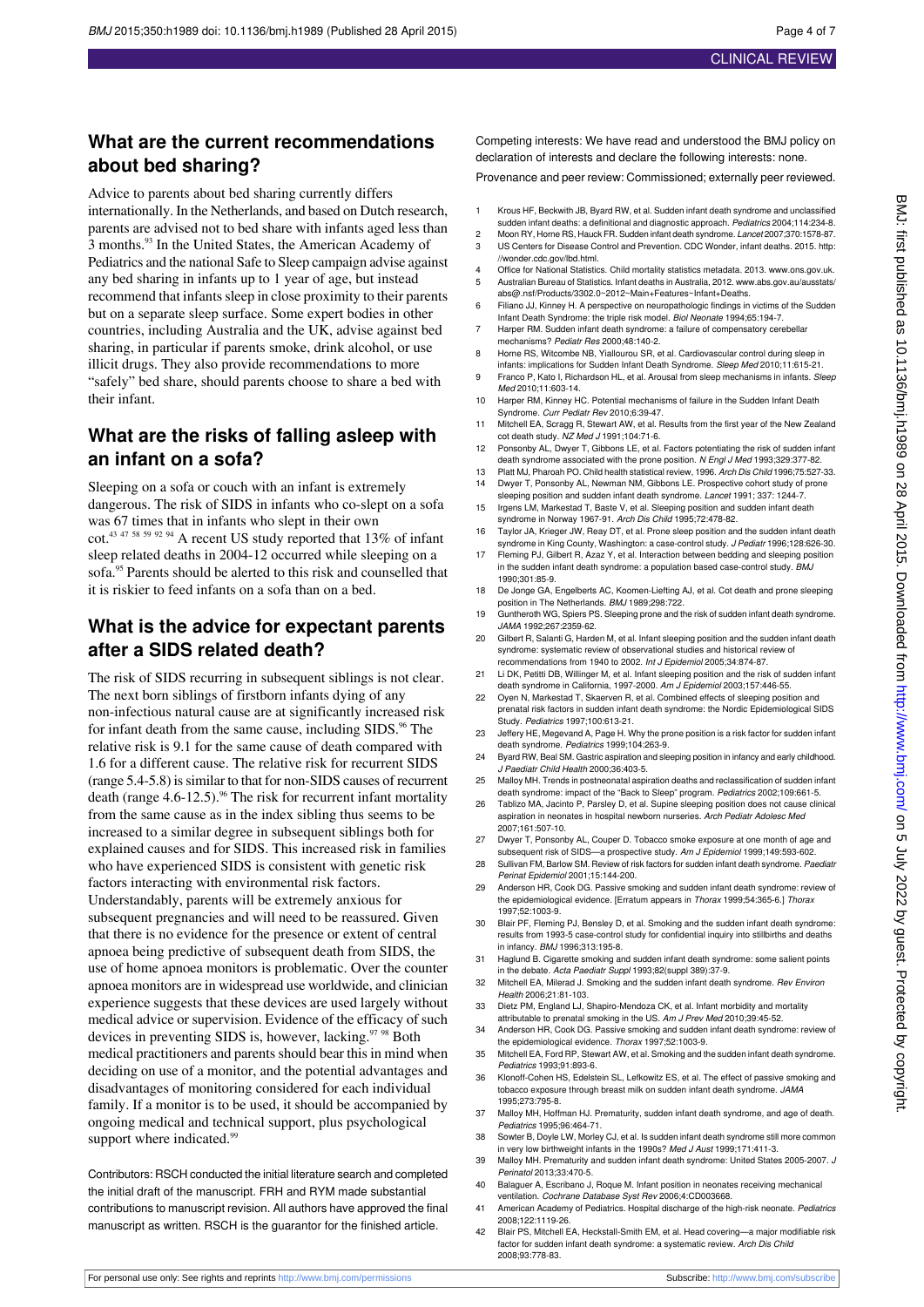#### **Current advice for parents**

Infants should be placed in the supine position for all sleep periods

Infants should be kept in a smoke-free environment before and after birth

Infants aged less than 6 months should sleep in their own cot in the parental or adult caregiver's bedroom and not share a sleeping surface with a parent, caregiver, or other child

Parents should be advised of the risks of sharing a bed with infants, even if they do not smoke, drink alcohol, or use illicit drugs, and the infant is breast fed, if the infant is less than 3 months of age

Bed sharing with parents who smoke, drink alcohol, or use illicit drugs is particularly dangerous and parents should be warned of the significantly increased risk of SIDS

Sleeping on a sofa with an infant should always be avoided because of the significantly increased risk for SIDS

Parents should avoid using any loose or soft bedding that could cover an infant's face, doonas, heavy blankets, pillows, or cot bumpers, and should not place toys in the cot

If blankets are used, infants should be placed with their feet at the foot of the cot and the blanket tucked in on three sides to reduce the risk of the head becoming covered

A good alternative to blankets is an infant sleeping bag

Mothers who want to breast feed should be encouraged and assisted to do so—infants may be brought into bed to feed but should be placed back in their cot to sleep

It is far riskier to fall asleep with an infant on a sofa or chair than on a bed

Routine use of a dummy is protective against SIDS; however, among this group of infants it is important to establish breast feeding first for 3-4 weeks before the introduction of a dummy

Immunisations consistent with the standard immunisation schedule are recommended

These recommendations are based on the advice of the American Academy of Pediatrics Task Force on Sudden Infant DeathSyndrome 2011 ([http://pediatrics.aappublications.org/content/128/5/1030.full\)](http://pediatrics.aappublications.org/content/128/5/1030.full)<sup>62 6</sup>

#### **Questions for future research**

What are the biological and physiological causes of SIDS?

Which mechanisms increase the risk of SIDS in bed sharing situations and are there any safe bed sharing circumstances? What is the mechanism for the protective effect of dummies?

#### **Additional educational resources**

Resources for healthcare professionals

American Academy of Pediatrics Task Force on Sudden Infant Death Syndrome([http://pediatrics.aappublications.org/content/128/5/](http://pediatrics.aappublications.org/content/128/5/1030.full) [1030.full\)](http://pediatrics.aappublications.org/content/128/5/1030.full)—guidelines providing information and recommendations for safe sleeping

National SIDS organisations: Lullaby Trust, UK [\(www.lullabytrust.org.uk](http://www.lullabytrust.org.uk/)), and SIDS and Kids, Australia([www.sidsandkids.org\)](http://www.sidsandkids.org/)—advice on safe sleeping for both professionals and parents

- 43 Fleming PJ, Blair PS, Bacon C, et al. Environment of infants during sleep and risk of the sudden infant death syndrome: results of 1993-5 case-control study for confidential inquiry into stillbirths and deaths in infancy. Confidential Enquiry into Stillbirths and Deaths Regional Coordinators and Researchers. BMJ 1996;313:191-5.
- 44 Kanetake J, Aoki Y, Funayama M. Evaluation of rebreathing potential on bedding for infant use. Pediatr Int 2003;45:284-9.
- 45 Kemp JS, Livne M, White DK, et al. Softness and potential to cause rebreathing: differences in bedding used by infants at high and low risk for sudden infant death syndrome. J Pediatr 1998;132:234-9.
- 46 Patel AL, Harris K, Thach BT. Inspired CO<sub>2</sub> and O<sub>2</sub> in sleeping infants rebreathing from bedding: relevance for sudden infant death syndrome. J Appl Physiol 2001;91:2537-45.
- 47 Hauck FR, Herman SM, Donovan M, et al. Sleep environment and the risk of sudden infant death syndrome in an urban population: the Chicago Infant Mortality Study. Pediatrics 2003;111:1207-14.
- 48 Scheers NJ, Dayton CM, Kemp JS. Sudden infant death with external airways covered: case-comparison study of 206 deaths in the United States. Arch Pediatr Adolesc Med 1998;152:540-7.
- 49 Thach BT, Rutherford GW Jr, Harris K. Deaths and injuries attributed to infant crib bumper pads. J Pediatr 2007;151:271-4, 274 e1-3.
- 50 Blair PS, Sidebotham P, Evason-Coombe C, et al. Hazardous cosleeping environments and risk factors amenable to change: case-control study of SIDS in south west England. BMJ 2009;339:b3666.
- 51 Mitchell EA, Freemantle J, Young J, et al. Scientific consensus forum to review the evidence underpinning the recommendations of the Australian SIDS and Kids Safe Sleeping Health Promotion Programme—October 2010. J Paediatr Child Health 2012;48:626-33.
- 52 L'Hoir MP, Engelberts AC, van Well GT, et al. Risk and preventive factors for cot death in The Netherlands, a low-incidence country. Eur J Pediatr 1998;157:681-8.
- 53 Ip S, Chung M, Raman G, et al. A summary of the Agency for Healthcare Research and Quality's evidence report on breastfeeding in developed countries. Breastfeed Med 2009;4(Suppl 1): S17-30.
- 54 Vennemann MM, Bajanowski T, Brinkmann B, et al. Does breastfeeding reduce the risk of sudden infant death syndrome? Pediatrics 2009;123:e406-10.
- 55 Hauck FR, Thompson JM, Tanabe KO, et al. Breastfeeding and reduced risk of sudden infant death syndrome: a meta-analysis. Pediatrics 2011;128:103-10.
- 56 Carpenter RG, Irgens LM, Blair PS, et al. Sudden unexplained infant death in 20 regions in Europe: case control study. Lancet 2004;363:185-91.
- 57 Scragg RKR, Mitchell EA, Stewart AW, et al. Infant room-sharing and prone sleeping position in sudden infant death syndrome. Lancet 1996;347:7-12.
- 58 Tappin D, Ecob R, Brooke H. Bedsharing, roomsharing, and sudden infant death syndrome in Scotland: a case-control study. J Pediatr 2005;147:32-7.
- 59 Blair PS, Fleming PJ, Smith IJ, et al. Babies sleeping with parents: case-control study of factors influencing the risk of the sudden infant death syndrome. CESDI SUDI rese group. BMJ 1999:319:1457-61
- 60 Mitchell EA, Thompson JMD. Co-sleeping increases the risk of SIDS, but sleeping in the parent's bedroom lowers it. Sudden Infant Death Syndrome: new trends in the nineties. Scandinavian University Press, 1995.
- 61 Blair PS, Platt MW, Smith IJ, et al. Sudden Infant Death Syndrome and the time of death: factors associated with night-time and day-time deaths. Int J Epidemiol 2006;35:1563-9.
- 62 Moon RY. SIDS and other sleep-related infant deaths: expansion of recommendations for a safe infant sleeping environment. Pediatrics 2011;128:e1341-67.
- 63 Mitchell EA. Risk factors for SIDS. BMJ 2009;339:b3466.
- 64 Vennemann MM, Bajanowski T, Brinkmann B, et al. Sleep environment risk factors for sudden infant death syndrome: the German Sudden Infant Death Syndrome Study. Pediatrics 2009;123:1162-70.
- 65 Moon RY. SIDS and other sleep-related infant deaths: expansion of recommendations for a safe infant sleeping environment. Pediatrics 2011;128:1030-9.
- 66 Horne RS, Hauck FR, Moon RY, et al. Dummy (pacifier) use and sudden infant death syndrome: potential advantages and disadvantages. J Paediatr Child Health 2014;50:170-4.
- 67 Escott A, Elder DE, Zuccollo JM. Sudden unexpected infant death and bedsharing: referrals to the Wellington Coroner 1997-2006. NZ Med J 2009;122:59-68.
- 68 Hutchison BL, Rea C, Stewart AW, et al. Sudden unexpected infant death in Auckland: a retrospective case review. Acta Paediatr 2011;100:1108-12.
- 69 Kemp JS, Unger B, Wilkins D, et al. Unsafe sleep practices and an analysis of bedsharing among infants dying suddenly and unexpectedly: results of a four-year, population-based, death-scene investigation study of sudden infant death syndrome and related deaths. Pediatrics 2000;106:E41.
- 70 Weber MA, Risdon RA, Ashworth MT, et al. Autopsy findings of co-sleeping-associated sudden unexpected deaths in infancy: relationship between pathological features and asphyxial mode of death. J Paediatr Child Health 2011;48:335-41.
- 71 Fu LY, Moon RY, Hauck FR. Bed sharing among black infants and sudden infant death syndrome: interactions with other known risk factors. Acad Pediatr 2010;10:376-82.
- 72 Carroll-Pankhurst C, Mortimer EA Jr. Sudden infant death syndrome, bedsharing, parental weight, and age at death. *Pediatrics* 2001;107:530-6.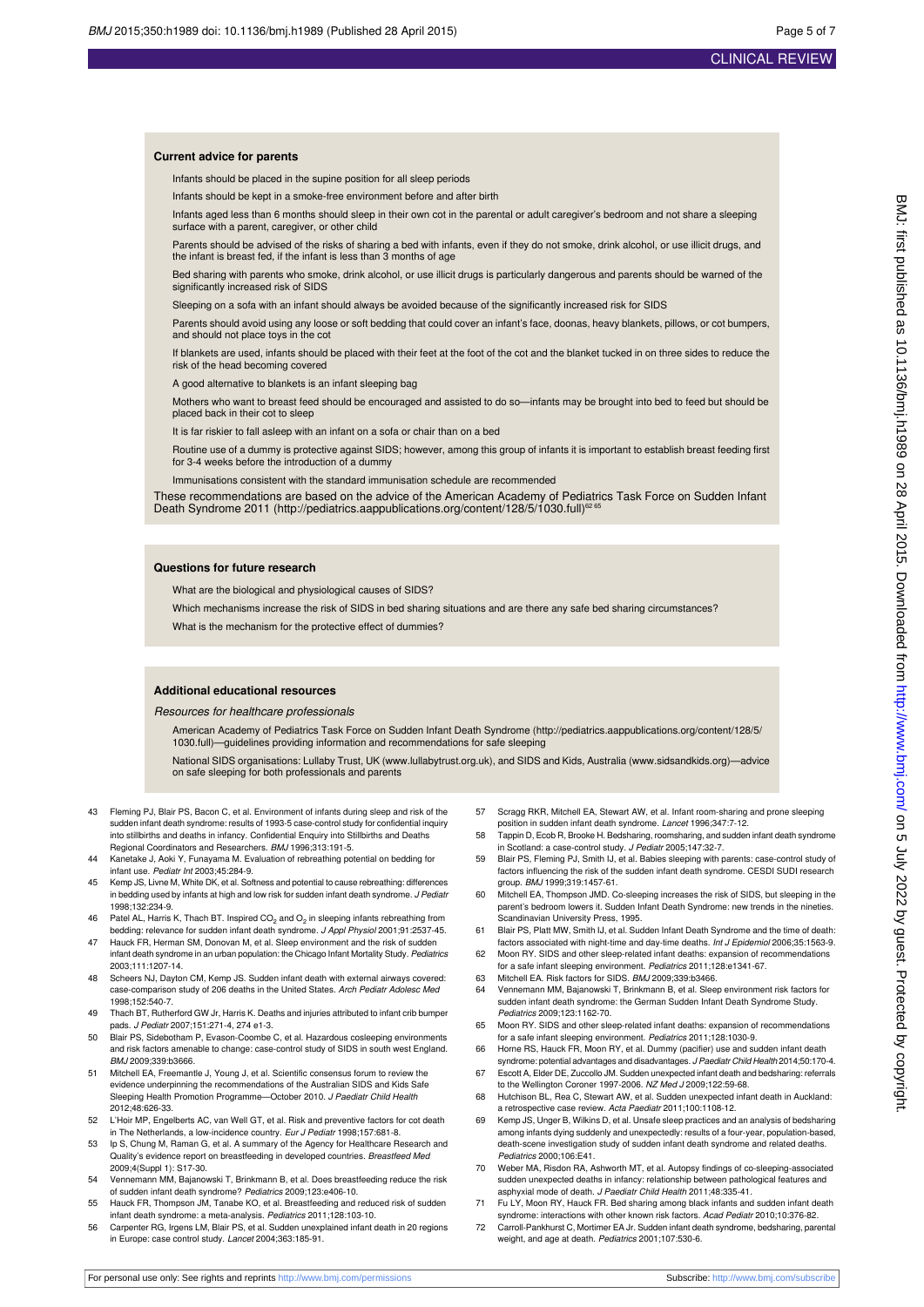- 73 Alexander RT, Radisch D. Sudden infant death syndrome risk factors with regards to sleep position, sleep surface, and co-sleeping. J Forensic Sci 2005;50:147-51.
- 74 Willinger M, Ko CW, Hoffman HJ, et al. Trends in infant bed sharing in the United States, 1993-2000: the National Infant Sleep Position study. Arch Pediatr Adolesc Med 2003;157:43-9.
- 75 Blair PS, Ball HL. The prevalence and characteristics associated with parent-infant bed-sharing in England. Arch Dis Child 2004;89:1106-10.
- 76 Ateah CA, Hamelin KJ. Maternal bedsharing practices, experiences, and awareness of risks. J Obstet Gynecol Neonatal Nurs 2008;37:274-81.
- 77 Colson ER, Willinger M, Rybin D, et al. Trends and factors associated with infant bed sharing, 1993-2010: the National Infant Sleep Position Study. JAMA Pediatr 2013;167:1032-7.
- 78 Fleming PJ, Blair PS. Making informed choices on co-sleeping with your baby. BMJ 2015;350: h563.
- 79 McKenna JJ, McDade T. Why babies should never sleep alone: a review of the co-sleeping controversy in relation to SIDS, bedsharing and breast feeding. Paediatr Respir Rev 2005;6:134-52.
- 80 Nelson EA, Taylor BJ, Jenik A, et al. International Child Care Practices Study: infant sleeping environment. Early Hum Dev 2001;62:43-55.
- 81 Vogel A, Hutchison BL, Mitchell EA. Factors associated with the duration of breastfeeding. Acta Paediatr 1999;88:1320-6.
- 82 Okami P, Weisner T, Olmstead R. Outcome correlates of parent-child bedsharing: an eighteen-year longitudinal study. J Dev Behav Pediatr 2002;23:244-53.
- 83 Ball HL. Breastfeeding, bed-sharing, and infant sleep. Birth 2003;30:181-8.<br>84 Blair PS, Heron J. Fleming PJ. Relationship between bed sharing and brea
- Blair PS, Heron J, Fleming PJ. Relationship between bed sharing and breastfeeding: longitudinal, population-based analysis. Pediatrics 2010;126:e1119-26.
- 85 Huang Y, Hauck FR, Signore C, et al. Influence of bedsharing activity on breastfeeding duration among US mothers. JAMA Pediatr 2013;167:1038-44.
- 86 Joyner BL, Oden RP, Ajao TI, et al. Where should my baby sleep: a qualitative study of African American infant sleep location decisions. J Natl Med Assoc 2010;102:881-9.
- 87 Scragg R, Mitchell EA, Taylor BJ, et al. Bed sharing, smoking, and alcohol in the sudden infant death syndrome. New Zealand Cot Death Study Group. BMJ 1993;307:1312-8.
- 88 McGarvey C, McDonnell M, Hamilton K, et al. An 8 year study of risk factors for SIDS bed-sharing versus non-bed-sharing. Arch Dis Child 2006;91:318-23.
- 89 Mitchell EA, Tuohy PG, Brunt JM, et al. Risk factors for sudden infant death syndrome following the prevention campaign in New Zealand: a prospective study. Pediate 1997;100:835-40.
- 90 Vennemann MM, Hense HW, Bajanowski T, et al. Bed sharing and the risk of sudden infant death syndrome: can we resolve the debate? J Pediatr 2012;160:44-8 e2.
- 91 Carpenter R, McGarvey C, Mitchell EA, et al. Bed sharing when parents do not smoke: is there a risk of SIDS? An individual level analysis of five major case-control studies. BMJ Open 2013;3.
- 92 Blair PS, Sidebotham P, Pease A, et al. Bed-sharing in the absence of hazardous circumstances: is there a risk of sudden infant death syndrome? An analysis from two case-control studies conducted in the UK. PLoS One 2014;9:e107799.
- 93 Ruys JH, de Jonge GA, Brand R, et al. Bed-sharing in the first four months of life: a risk factor for sudden infant death. Acta Paediatr 2007;96:1399-403.
- 94 McGarvey C, McDonnell M, Chong A, et al. Factors relating to the infant's last sleep environment in sudden infant death syndrome in the Republic of Ireland. Arch Dis Child 2003;88:1058-64.
- 95 Rechtman LR, Colvin JD, Blair PS, et al. Sofas and infant mortality. Pediatrics 2014;134:e1293-300.
- 96 Hunt CE. Sudden infant death syndrome and other causes of infant mortality: diagnosis, mechanisms, and risk for recurrence in siblings. Am J Respir Crit Care Med 2001;164:346-57.
- 97 MacKay M, Abreu e Silva FA, MacFadyen UM, et al. Home monitoring for central apnoea. Arch Dis Child 1984;59:136-42.
- 98 Ward SL, Keens TG, Chan LS, et al. Sudden infant death syndrome in infants evaluated by apnea programs in California. Pediatrics 1986;77:451-8.
- 99 Horne RS, Nixon GM. The role of physiological studies and apnoea monitoring in infants. Paediatr Respir Rev 2014;15:312-8.

#### Cite this as: BMJ 2015;350:h1989

© BMJ Publishing Group Ltd 2015